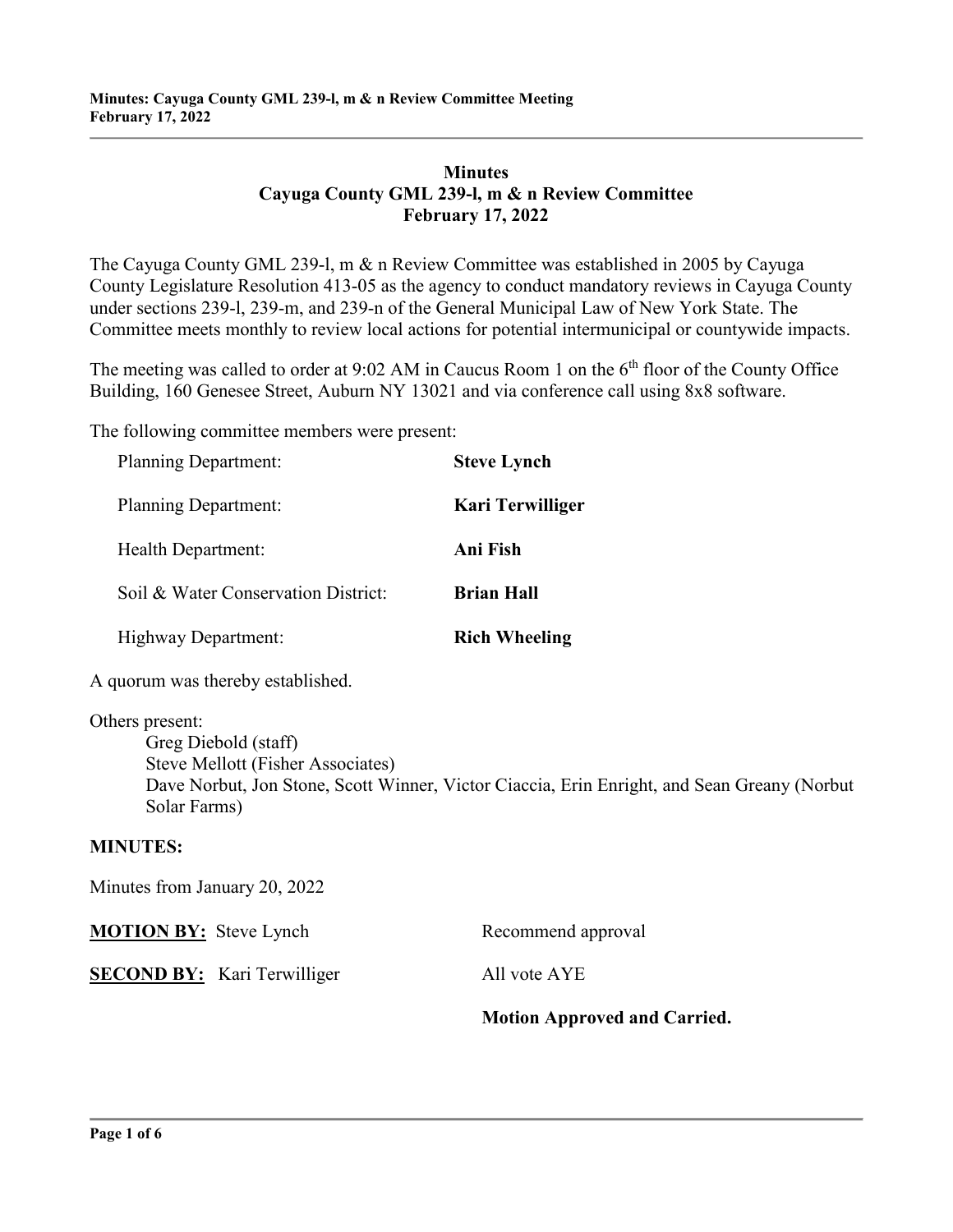## **The following municipal matters were submitted to the Committee for consideration pursuant to New York State General Municipal Law §239-l, m, & n:**

## **1. Town of Aurelius – Site Plan, Subdivision, & Special Use Permit – Solar Farm**

The Committee carefully considered the materials provided by the Town related to the proposed solar project. Based on the information submitted, the Committee recommends approving the proposed action without change.

**MOTION BY:** Steve Lynch Recommend approving the proposed action without change, with the following comment:

- *SEQR Form corrections:*
	- o *Pg 2- item C.2, c. should be yes. The Town does have an adopted and NYS approved Agriculture & Farmland Protection Plan.*
	- o *Section F attachments- pg 34- the Ag Data Statement is blank but signed and dated. Item E.3, b on pg 6 states that "An Agricultural Data Statement has been completed for this project". It has not. It is not filled in.*
- *Site Plan corrections:*
	- o *Sheet C-101, General Notes, #5: change Chautauqua County to Cayuga County*
- *Decommissioning Plan: The committee strongly suggests that the Town require the owner to state in the plan and follow NYS Dept. of Agriculture & Markets' Guidelines for Solar Energy Projects - Construction Mitigation for Agricultural Lands dated 10/18/2019 or as revised to ensure that the land is properly restored to pre-construction state with regards to soil quality and not just "graded and seeded if necessary".*
- *Zoning conflict: Currently there is a conflict in the Town's Zoning Ordinance related to special use provisions in the Industrial District which may prohibit this project from being approved.*  In reference to the proposed zoning amendments submitted as a separate referral, the *Committee suggests an additional amendment to the zoning ordinance. Upon reviewing the referral for the proposed solar development it was discovered that a statement at the end of Section 100-22, A, 3 conflicts with provisions of Section 100-22, A, 2. Subsection 2, a states that "All uses with the exception of those listed in Subsection 3 below" while the last provision at the end Subsection 3 states "All uses not listed are considered prohibited in this zoning district" which is a direct conflict with Subsection 2, a. The Committee suggests that the Town consider removing the final provision of Subsection 3 as quoted above to eliminate this conflict.*
- *The Committee would like to remind the Town and applicant that Ellis Drive Ext. is not a public road and is in fact a gravel access road on a parcel of land owned by the Cayuga County Industrial Development Agency (IDA). The only access point for the project as proposed is from Ellis Drive Ext. which would require a legal access agreement between the applicant and the IDA.*
- *Lastly, the committee would like to remind the Town and applicant that the draft SWPPP acknowledges that not more than five acres of soil may be disturbed at one time. Notification to DEC and authorization must be given prior to any disturbance that crosses this threshold.*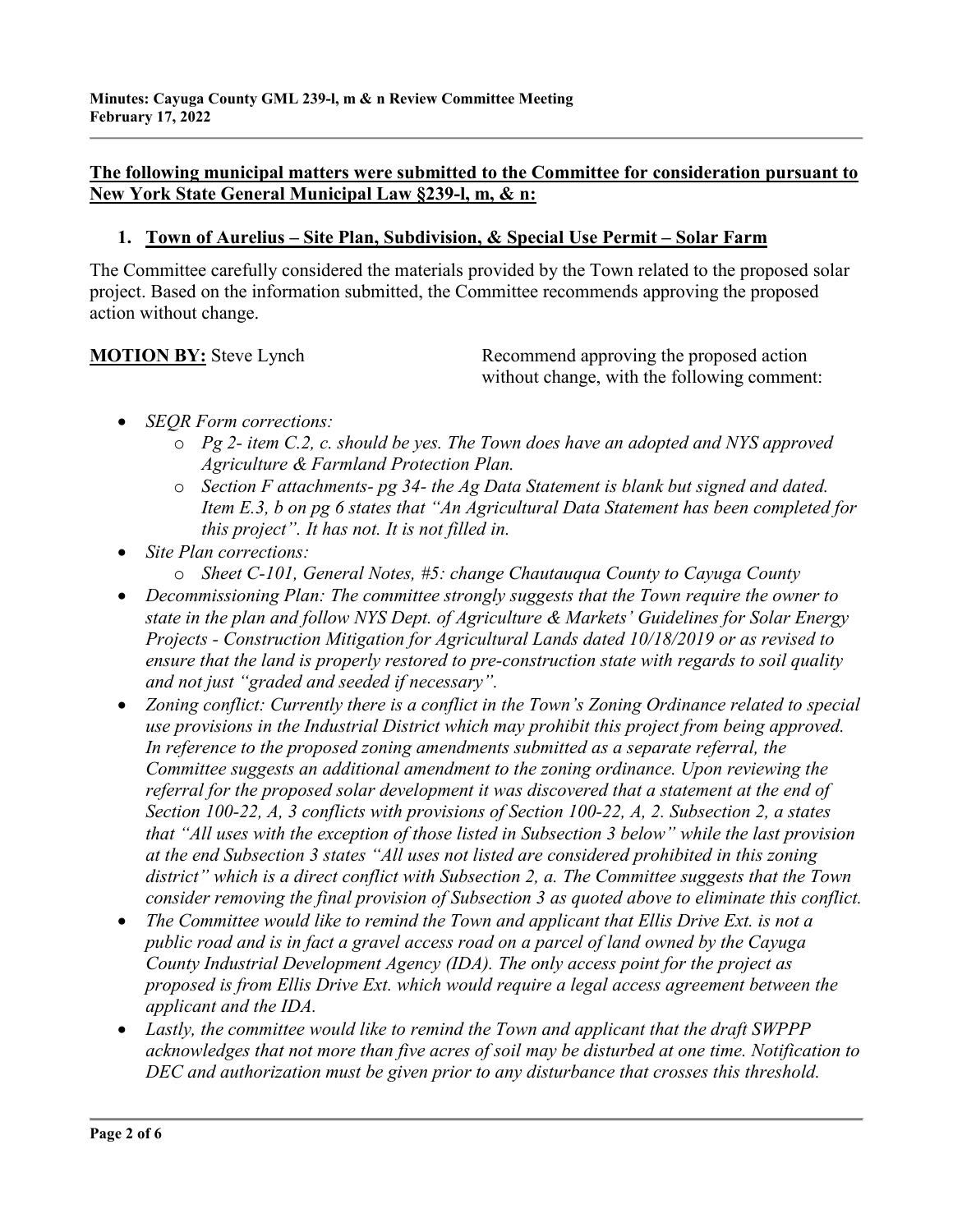**SECOND BY:** Brian Hall All vote AYE

## **Motion Approved and Carried.**

# **2. Town of Moravia – Site Plan & Special Use Permit – Community Solar Facility**

The Committee carefully considered the materials provided by the Town related to the proposed solar project. Based on the information submitted, the Committee recommends approving the proposed action without change.

**MOTION BY:** Steve Lynch Recommend approving the proposed action without change, with the following comment:

- *SEQR Form Corrections:*
	- o *Pg 2- Site is in the Cayuga County Agricultural District therefore the Cayuga County Agriculture & Farmland Protection Board needed to also review the NOI which was done on May 12, 2020. Please add this review and date completed to the list under "County Agency"*
- *The Ag Data Statement is not properly filled in:*
	- o *Question 5 is blank.*
	- o *Question 9: while the attached map provides parcel owner information, the specific questions (which need to be answered for all farmed parcels) are not filled in or provided.*
- *Site Plan:*
	- o *Sheet C-100 needs a legend*
	- o *Sheet C-105 includes a tree planting detail but no trees are proposed anywhere as part of the project.*

**SECOND BY:** Ani Fish All vote AYE

# **Motion Approved and Carried**

## **3. Town of Niles – Local Law – Family Definitions**

The Committee carefully considered the materials provided by the Town related to the proposed local law. Based on the information submitted, the Committee determined that the proposed action appears to have no intermunicipal concerns and is of local concern only.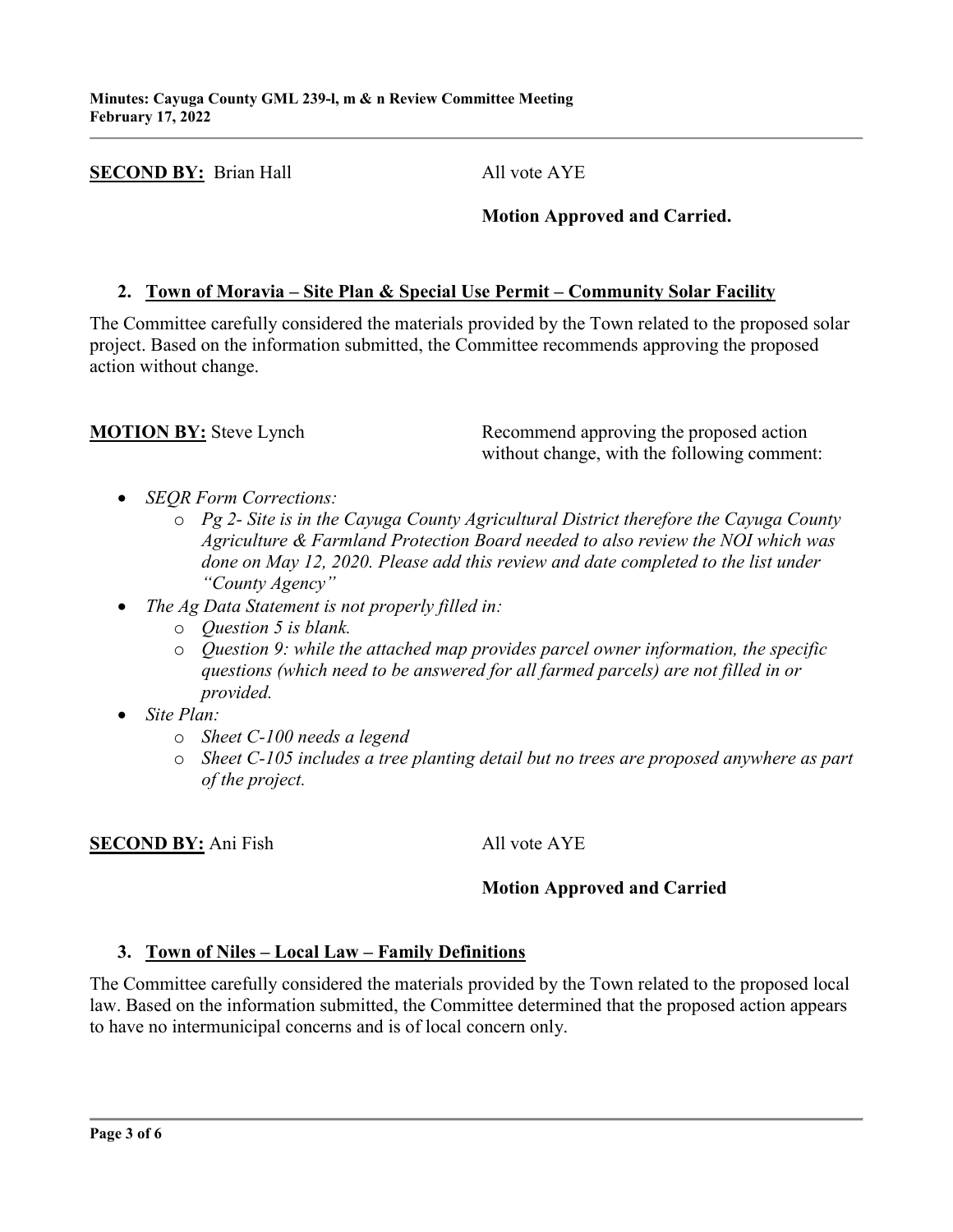**MOTION BY:** Kari Terwilliger The proposal appears to have no intermunicipal concerns and is of local concern only, with the following comment:

*The following corrections to Part 1 of the SEQR Form should be made:*

- *Pg 2- item B, a. should be yes. Add Town Board approval as a required approval.*
- *Pg 2- item B, e. should be yes. Add Cayuga County GML 239 Committee as a required approval.*
- *Pg 2- item B, i., i. should be yes. Both Owasco Lake and Skaneateles Lake are Designated Inland Waterways and there is land in Niles that touches both lakes.*
- *Pg 3- item C.3 should be yes. List all zoning districts where single or two family dwellings are allowed.*
- *Pg 3- item C.4, c. should have all fire protection and EMS agencies listed. "Multiple" is not a sufficient answer.*
- *Pg 3- item C.4, d. All parks in the town should be listed here.*

**SECOND BY:** Steve Lynch All vote AYE

## **Motion Approved and Carried**

#### **4. Town of Niles – Local Law – Building Definition**

The Committee carefully considered the materials provided by the Town related to the proposed local law. Based on the information submitted, the Committee determined that the proposed action appears to have no intermunicipal concerns and is of local concern only.

**MOTION BY:** Kari Terwilliger The proposal appears to have no intermunicipal concerns and is of local concern only, with the following comment:

*The following corrections to Part 1 of the SEQR Form should be made:*

- *Pg 2- item B, a. should be yes. Add Town Board approval as a required approval.*
- *Pg 2- item B, e. should be yes. Add Cayuga County GML 239 Committee as a required approval.*
- *Pg 2- item B, i., i. should be yes. Both Owasco Lake and Skaneateles Lake are Designated Inland Waterways and there is land in Niles that touches both lakes.*
- *Pg 3- item C.3 should be yes. List all zoning districts where single or two family dwellings are allowed.*
- *Pg 3- item C.4, c. should have all fire protection and EMS agencies listed. "Multiple" is not a sufficient answer.*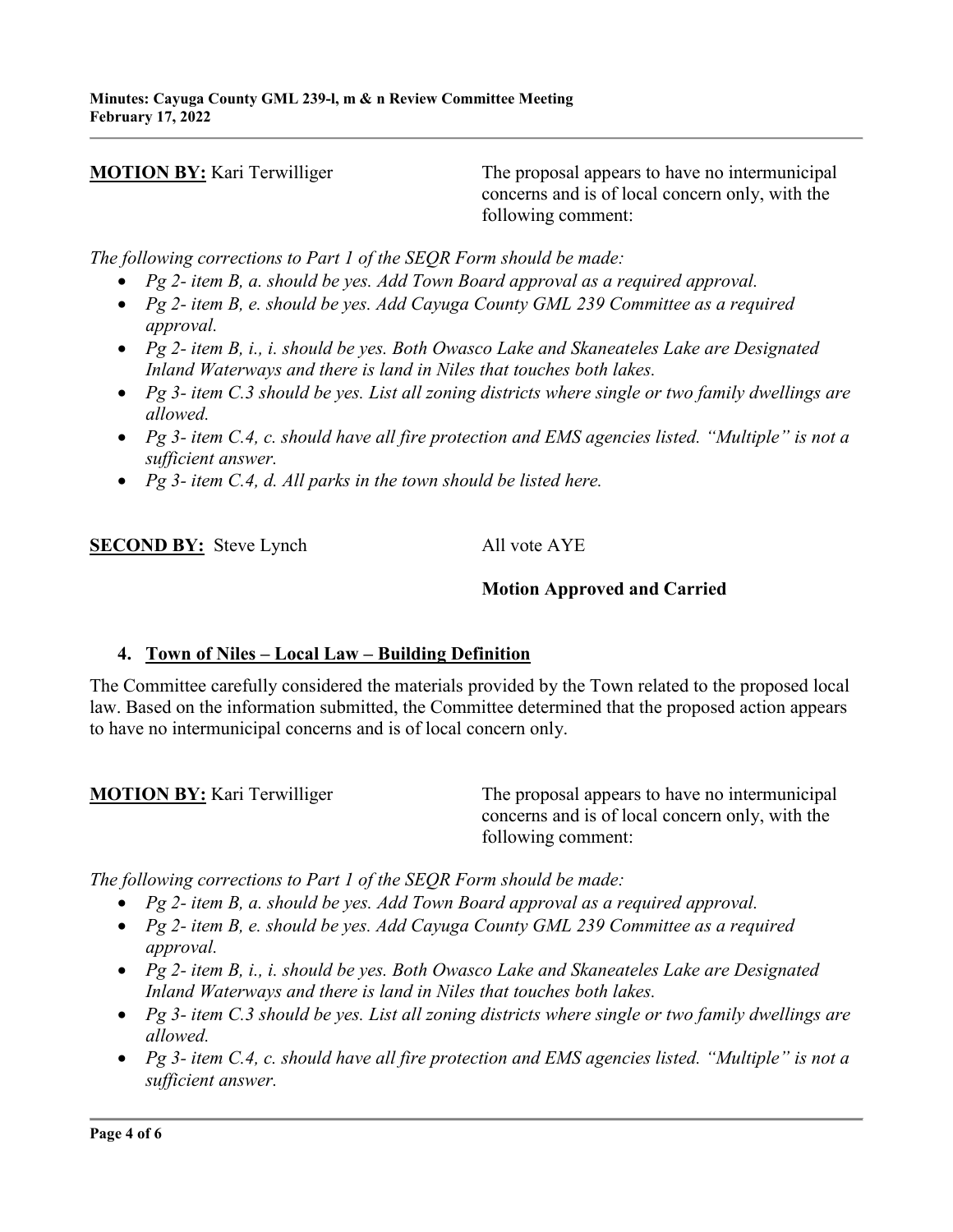• *Pg 3- item C.4, d. All parks in the town should be listed here.*

**SECOND BY:** Steve Lynch All vote AYE

#### **Motion Approved and Carried**

#### **5. Town of Aurelius – Local Law – Zoning Amendments**

The Committee carefully considered the materials provided by the Town related to the proposed local law. Based on the information submitted, the Committee determined that the proposed action appears to have no intermunicipal concerns and is of local concern only.

**MOTION BY:** Kari Terwilliger The proposal appears to have no intermunicipal concerns and is of local concern only, with the following comment:

- *The following correction should be made to the SEQR Form:*
	- o *Pg 2- item C.2, c. should be yes. The Town does have an adopted and NYS approved Agriculture & Farmland Protection Plan.*
- *The Committee suggests an additional amendment to the zoning ordinance. Upon reviewing the referral for the proposed solar development it was discovered that a statement at the end of Section 100-22, A, 3 conflicts with provisions of Section 100-22, A, 2. Subsection 2, a states that "All uses with the exception of those listed in Subsection 3 below" while the last provision at the end Subsection 3 states "All uses not listed are considered prohibited in this zoning district" which is a direct conflict with Subsection 2, a. The Committee suggests that the Town consider removing the final provision of Subsection 3 as quoted above to eliminate this conflict.*

**SECOND BY:** Brian Hall All vote AYE

#### **Motion Approved and Carried**

#### **At 9:45AM, the following committee members left the meeting and were no longer present:**

| <b>Highway Department:</b> | <b>Rich Wheeling</b> |
|----------------------------|----------------------|
|                            |                      |

Soil & Water Conservation District: **Brian Hall** 

All other committee members were present, thereby, a quorum was maintained.